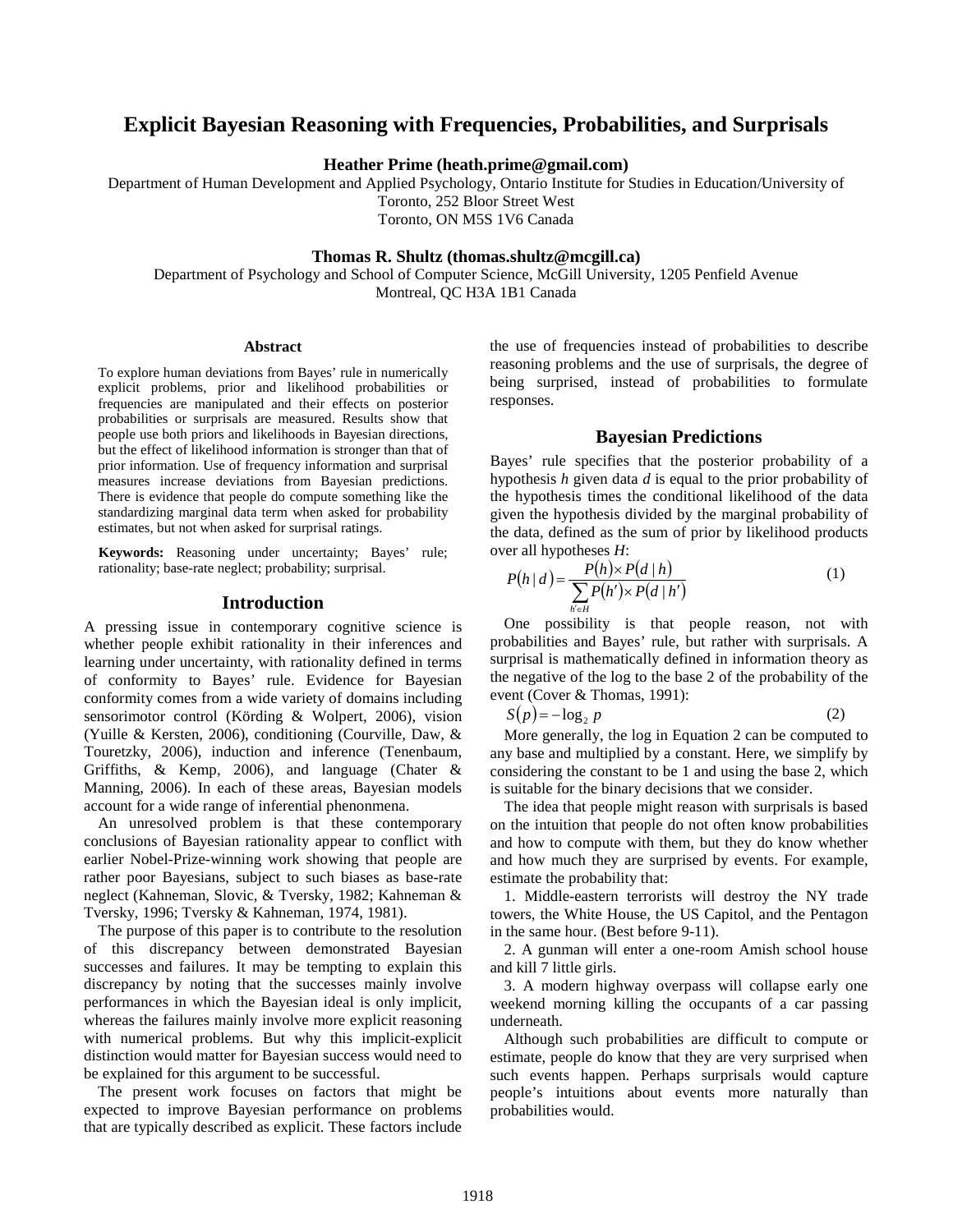Surprisals, defined as in Equation 2, can be interpreted as bits of information with a unit measure of one bit (for a binary event with probability .5). Bayes' rule can then be rewritten in surprisal form as the prior surprisal of the hypothesis plus the likelihood surprisal of the data given the hypothesis minus the marginal surprisal of the data:

$$
S(h | d) = S(h) + S(d | h) - S(d)
$$
 (3)

The marginal surprisal of the data is the surprisal of the probability computed in the denominator of Equation 1.

Equation 3 simplifies Bayesian inference by replacing multiplication with addition, and division with subtraction. Because the marginal probability of the data given in the denominator of Equation 1, or its surprisal, is a complex computation and just a constant normalizing term, people might also simplify by omitting that part of the computation, whether reasoning in terms of probabilities or surprisals.

Here, both of these hypotheses are tested – that people are better Bayesians when asked for surprisals rather than probabilities and that people simplify Bayesian inference by omitting computation of the marginal data. It is doubtful that ordinary people are conscious of such computations, but these hypotheses are tested here by examining the pattern of inferences across different problems.

Bayesian predictions are illustrated in Figures 1-4 for scenarios in which high or low priors can be combined with high or low likelihoods to estimate posteriors, whether in the form of probabilities (Figures 1 and 2) or surprisals (Figures 3 and 4). High values for priors and likelihoods are here  $.85$ ; low values are  $.15$ . To generate these predictions, probabilities are calculated with Equation 1, surprisals with Equations 2 and 3.

Four different predicted patterns are evident in the prediction plots. Figure 1 shows that, when marginal data are considered, posterior probabilities are subject to equivalent main effects of priors and likelihoods; the higher these inputs of priors and likelihoods, the higher the posterior probability.



Figure 1: Predicted posterior probabilities, marginal data included.

Figure 2, ignoring marginal data, shows two main effects and an interaction, such that the prior effect is stronger at higher likelihood.

Figure 3 shows that predicted surprisal, with marginal data included, is a function of main effects of prior and likelihood, and an interaction between them. Surprisal decreases with both prior and likelihood, and the prior effect is stronger at lower likelihood.

Figure 4 reveals that, ignoring marginal data, posterior surprisals are subject to just the two main effects of prior and likelihood. Again, posterior drops with both prior and likelihood.



Figure 2: Predicted posterior probabilities, marginal data excluded.



Figure 3: Predicted posterior surprisals, marginal data included.



Figure 4: Predicted posterior surprisals, marginal data excluded.

Similarity of the human data to any of these four patterns, assessed by ANOVA, would indicate that inferences are close to Bayesian ideals, whether they are more or less so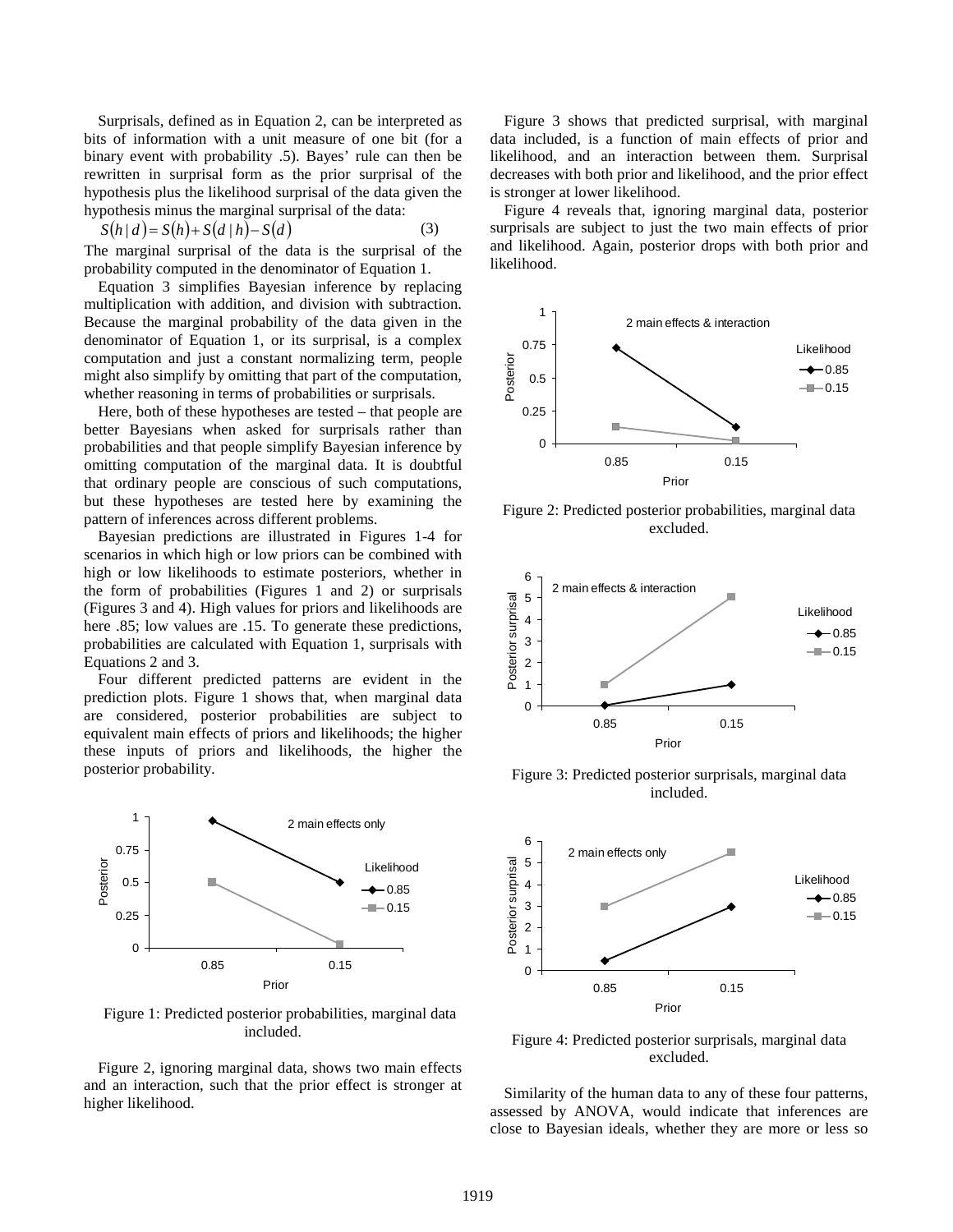with judgments of probability or surprisal, and whether the marginal data are used or ignored in these computations.

The frequency hypothesis was tested also, by presenting problem information with either frequencies or probabilities. There is evidence that people perform somewhat better on explicit problems if the numerical information is presented in terms of frequencies, rather than probabilities [\(Chase, Hertwig, & Gigerenzer, 1998;](#page-5-10) [Gigerenzer & Hoffrage, 1995;](#page-5-11) [Gigerenzer & Todd, 1999\)](#page-5-12).

# **Method**

### **Participants**

Usable data came from 333 participants, recruited from four Canadian university social-networking sites and tested online: 170 females, 148 males, and 15 participants who did not specify their gender. Some other participants had their data excluded: 8 for doing numerical calculations, 31 for using Bayes' rule, and 335 for not finishing the questionnaire.

### **Materials**

The online experiment engine was Survey Monkey. There were four Bayesian problems, each framed in four different versions, depending on what information was given and what was asked: given probabilities and asked probabilities, given frequencies and asked probabilities, given probabilities and asked surprisals, given frequencies and asked surprisals. The four problems differed in content: cab problem, medical problem, pearl problem, and widget problem.

A fully probabilistic version of Tversky and Kahneman's [\(1982\)](#page-5-13) cab problem read as follows: *Two cab companies, Green and Blue, operate in the city. 85% of the cabs in the city are green and 15% are blue. An unknown cab may have been involved in an accident. A witness identified that cab as green. Testing by the court under the same circumstances existing on the night of the accident indicated that the witness correctly identified the color of cabs 85% of the time and failed 15% of the time. What is the probability (from 1-100) that the cab involved in the accident was green rather than blue?*

A version with given frequencies and asked surprisals went like this: *Two cab companies, Green and Blue, operate in the city. 102 of the cabs in the city are green and 18 are Blue. An unknown cab may have been involved in an accident. A witness identified the cab as green. Testing by the court under the same circumstances existing on the night of the accident indicated that the witness correctly identified the color of cabs 28 times and failed 5 times. How surprised would you be (on a scale of 1-9, 1 being not at all surprised and 9 being extremely surprised) if the cab turned out to be green rather than blue?*

Unlike many previous studies, the potency of the prior and likelihood differences were nearly equated. High and low values, respectively, were 85 and 15, 84 and 16, 87 and 13, or 86 and 14. This removed both confounds between probability size and type, and potential solution-carryover across problems. All materials, including all four condition variants of the three other content scenarios, are available from the authors on request.

# **Design**

This was a mixed design with information format (probability vs. frequency) and question format (probability vs. surprisal) as between-subject factors, and prior and likelihood information (each high vs. low) as within-subject factors. A Latin Square ensured that each of the four between-subject groups saw each of the four within-subject conditions with a different content. Another Latin Square counterbalanced the order in which participants received the four problems, with each within-subject condition appearing equally in each of four positions. In anticipation of differential drop-out rates, there was an attempt to obtain approximately equal numbers of participants in each group by assigning the next participant to the group with the current lowest number of participants. The dependent variable was the posterior judgments of the participants.

### **Procedure**

Once the participants clicked on the online ad, they were directed to the Survey Monkey website where they agreed to a consent form, which described the experiment (answering four inference problems testing rationality), how long it would take (5-10 minutes), and provided with a few constraints (no electronic calculators or pencils/paper to make calculations). Participants were encouraged to use their intuitive judgments when answering the problems.

Each participant made a posterior judgment for every problem and then moved on to the next, without being given any feedback. Following completion of the four problems, there was a short list of questions to acquire information about the participants (age, gender, and math experience).

# **Results**

# **Dropouts**

As shown in Figure 4, subject loss varied with betweensubject condition,  $X^2(3) = 28$ ,  $p < .001$ . Dropouts were more frequent when probabilities were requested (.61) than when surprisals were requested (.43),  $X^2(1) = 23$ ,  $p < .001$ . And dropouts were more frequent when frequencies were given (.57) than when probabilities were given (.50),  $X^2(1) = 4.11$ ,  $p < .05$ .

#### **Posteriors**

For each of the four between-subject conditions, posteriors were subjected to a repeated-measures ANOVA with priors and likelihoods as the two within-subject factors. Patterns of main and interactive effects can be compared to the prediction patterns of Figures 1-4. Means and SEs for the condition where probabilities were both given and asked for are shown in Figure 6. There were main effects for both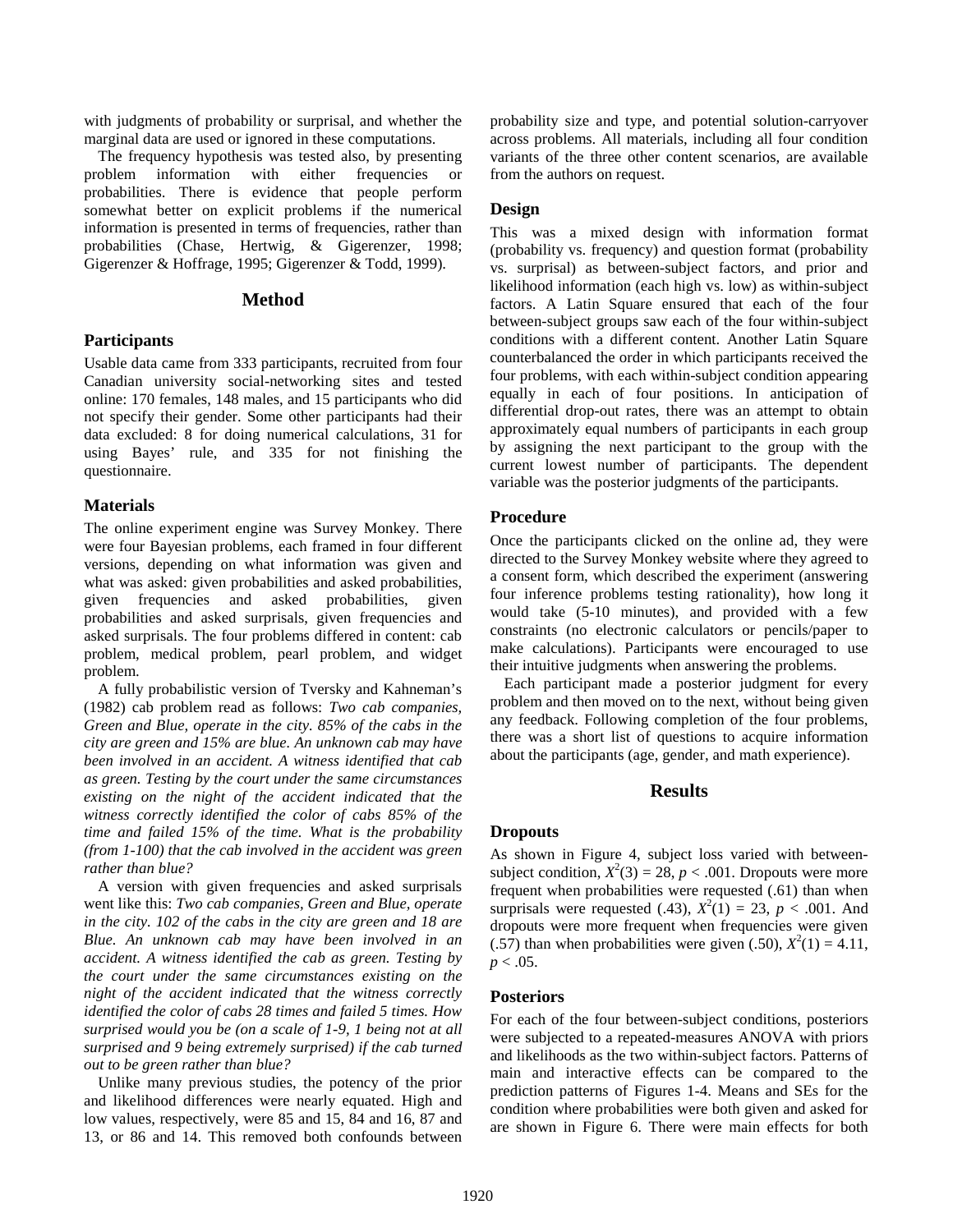prior,  $F(1, 75) = 24$ ,  $p < .001$ , and likelihood,  $F(1, 75) =$ 120,  $p < .001$ , with no interaction,  $F(1, 75) = 2.78$ ,  $p = .10$ , thus making a good fit to the marginal-data-included pattern shown in Figure 1.



Figure 5: Proportions of subject loss.



Figure 6: Mean posterior probabilities, with SEs, given probability input.

Means and SEs for the condition where probabilities were given and surprisals were asked for are shown in Figure 7. Again, there were main effects for both prior,  $F(1, 75) = 11$ , *p* < .001, and likelihood, *F*(1, 75) = 85, *p* < .001, with no interaction,  $F(1, 75) = 2.68$ ,  $p = .10$ , thus making a good fit to the marginal-data-excluded pattern shown in Figure 4.

Means and SEs for the condition where frequencies were given and probabilities were asked for are shown in Figure 8. Again, there were main effects for both prior,  $F(1, 68) =$ 16,  $p < .001$ , and likelihood,  $F(1, 68) = 92$ ,  $p < .001$ , with no interaction,  $F(1, 68) = 0.68$ ,  $p = .41$ , thus making a good fit to the marginal-data-included pattern shown in Figure 1.

Means and SEs for the condition where frequencies were given and surprisals were asked for are shown in Figure 9. In this case, there was only a main effect for likelihood, *F*(1,  $88$ ) = 67, *p* < .001, with other *F*s < 1, not fitting any of the four Bayesian predictions.



Figure 7: Mean posterior surprisals, with SEs, given probability input.



Figure 8: Mean posterior probabilities, with SEs, given frequency input.



Figure 9: Mean posterior surprisals, with SEs, given frequency input.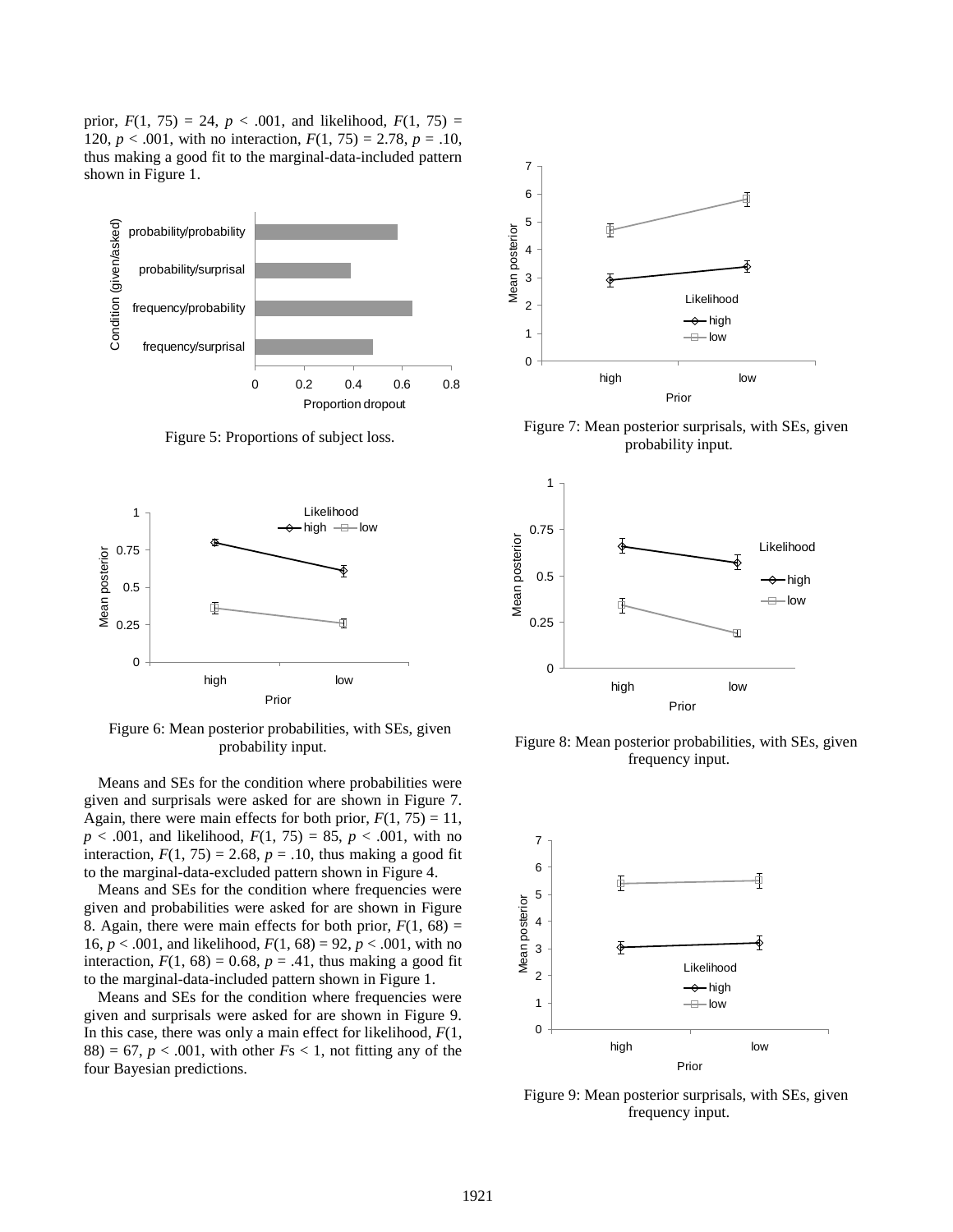The proportion of variance accounted for by each significant main effect was computed for each of the three foregoing ANOVAs having two main effects. These partial *eta* squared values are presented in Figure 10, revealing that substantially more variance in posteriors was accounted for by variation in likelihoods than by variation in priors.



Figure 10: Proportion of variance accounted for by main effects in three conditions.

#### **Discussion**

The results show that people conform to Bayesian predictions by using both prior and likelihood information to update posteriors, with explicitly numerical problems. Somewhat surprisingly, people were closest to Bayes' rule in the condition where they might be expected to do the worst; given probability information and asked to provide answers in probabilities. They were most deviant from Bayes' rule in the condition where they might have been expected to do the best; given frequency information and asked to provide answers in surprisals. In that condition, they did use likelihood information appropriately, but they showed no evidence of using prior probabilities at all.

Interestingly, giving frequency information did not help performance when probability inferences were required, but there was reliable evidence of appropriate use of both priors and likelihoods in that condition. The idea that frequency information does not help conformity to Bayes' rule and sometimes actually interferes is perhaps explained by noting that frequencies must be converted into some type of probabilistic code before inferences can be done with them.

Similarly, requesting surprisal responses did not help with probability information, but again there was evidence of appropriate use of both priors and likelihoods. All of this is consistent with the view that people can be Bayesian. A surprise for some is that this can happen even in numerically explicit problems, and that it happens most strongly with probabilistic inputs and responses.

Participants' relative neglect of prior probabilities was most evident in that the effect of prior information was considerably smaller than the effect of likelihood information, when both were used. In this respect, the data are also consistent with the view that people tend to ignore prior probabilities. This tendency for base rates (priors) to be used, but less so than likelihoods, has been noted in previous data [\(Bar-Hillel, 1983;](#page-5-14) [Kahneman & Tversky,](#page-5-6)  [1996\)](#page-5-6), but usually not quantified as precisely as here. Ratios of partial *eta* squared values (likelihood / prior) ranged from 2.5 in the probability-given probability-asked condition, to 3.0 in the frequency-given probability-asked condition, to 4.5 in the probability-given surprisal-asked condition.

The notion that priors are relatively neglected, even when problem information is conveyed via frequencies is consistent with results of previous studies [\(Gluck & Bower,](#page-5-15)  [1988;](#page-5-15) [Kahneman & Tversky, 1996;](#page-5-6) [Slovic, Fischhoff, &](#page-5-16)  [Lichtenstein, 1982;](#page-5-16) [Tversky & Kahneman, 1973\)](#page-5-17).

Unlike laboratory studies, there were many dropouts from this online experiment and that may have contributed to Bayesian conformity in some way, perhaps by eliminating those participants who did not have good intuitions about how to solve probabilistic problems. The fact that the high dropout rate varied with condition could thus be viewed as a problem. However, the high dropout rate was also a blessing as it documented significantly higher dropout rates for responding with probabilities than with surprisals. This confirms the hypothesis that people are more comfortable with judging their own surprise than with estimating probabilities. However, even though people seem to prefer working with surprisals, surprisals do not aid conformity to Bayes' rule. Indeed, the opportunity to answer with surprisals leads to greater neglect of both priors and likelihoods. Surprisals are, in this sense, the junk food of probabilistic inference – preferred but unhealthy.

The fact that people were more likely to drop out when given frequency information than when given probability information is also interesting. Together with the finding that frequency information lessens conformity to Bayes' rule, this dropout result is consistent with the idea that frequencies require additional processing (conversion to probabilities) in order to be useful in computation.

Surprisals are not much used in psychological research, despite widespread psychological interest in manipulating and measuring surprise. Bayesian researchers often measure surprise at an event as  $1 - p$ , where  $p$  is the probability estimate that the event will occur. Use of 1 - *p* did as well as surprisals, as long as the marginal data term was included in the predictions. Neither surprisals nor  $1 - p$  captured human surprise judgments when the marginal data term was not included in the predictions. There is no evidence in the present study that surprisals or 1 - *p* offer any advantage over probabilities in terms of conformity to Bayes' rule.

As for whether people compute anything like the marginal data term, the present evidence is mixed. When participants were asked for probability estimates, they showed only main effects of priors and likelihoods, with no statistical interaction between them. This is a sign of using the marginal data term in some way. But when asked to use surprisals, given probability information, participants likewise showed only main effects of priors and likelihoods without interaction. This is a sign of ignoring the marginal data term. These findings are somewhat puzzling because using the marginal data involves relatively complicated division when producing probabilities, and relatively simple subtraction when producing surprisals. This may suggest